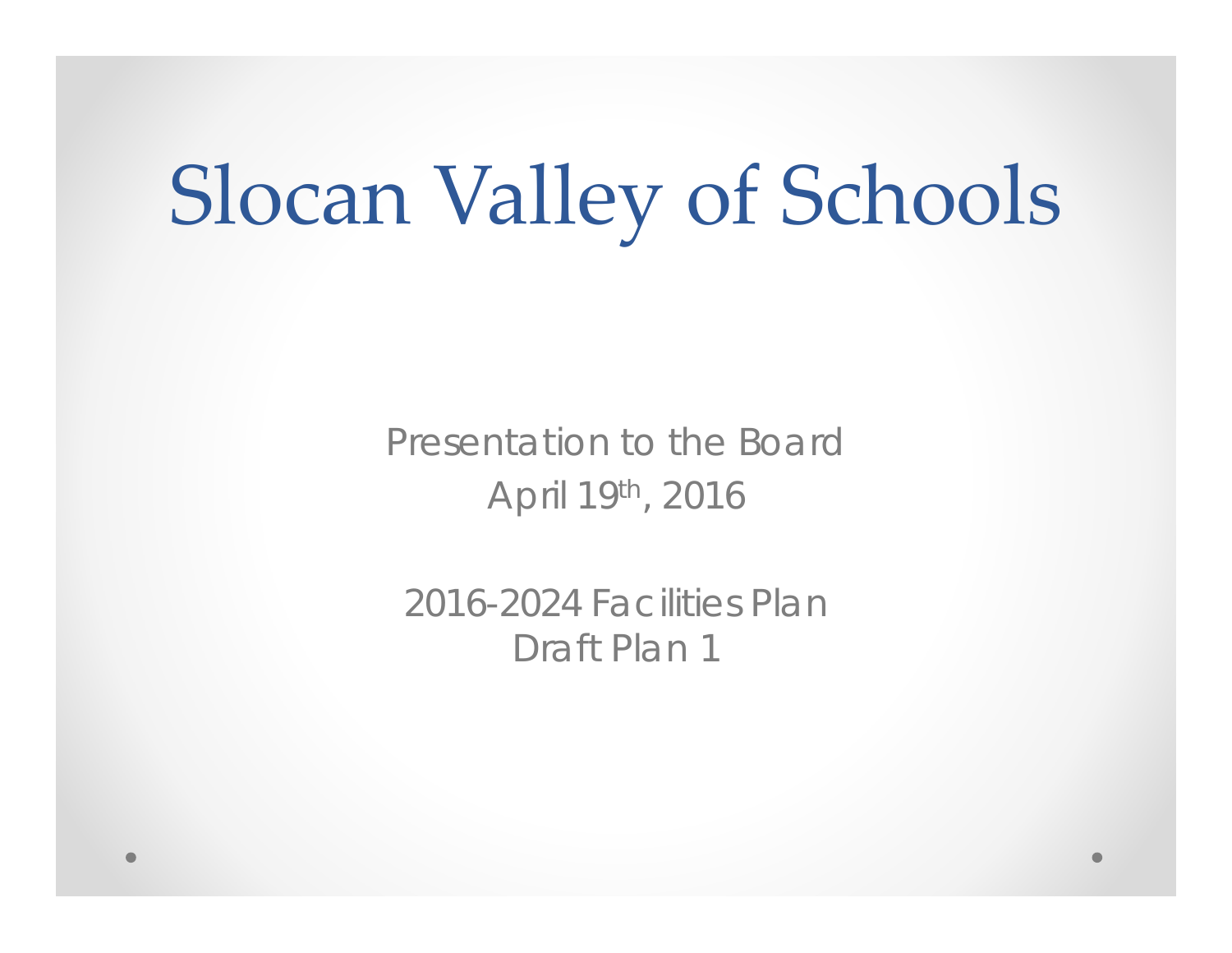# The Slocan Valley

"The demographic of the Slocan Valley is a changing one.

Seniors are moving closer to town, and more and more younger families are moving to the area."

> - Walter Popoff Regional Director – Area H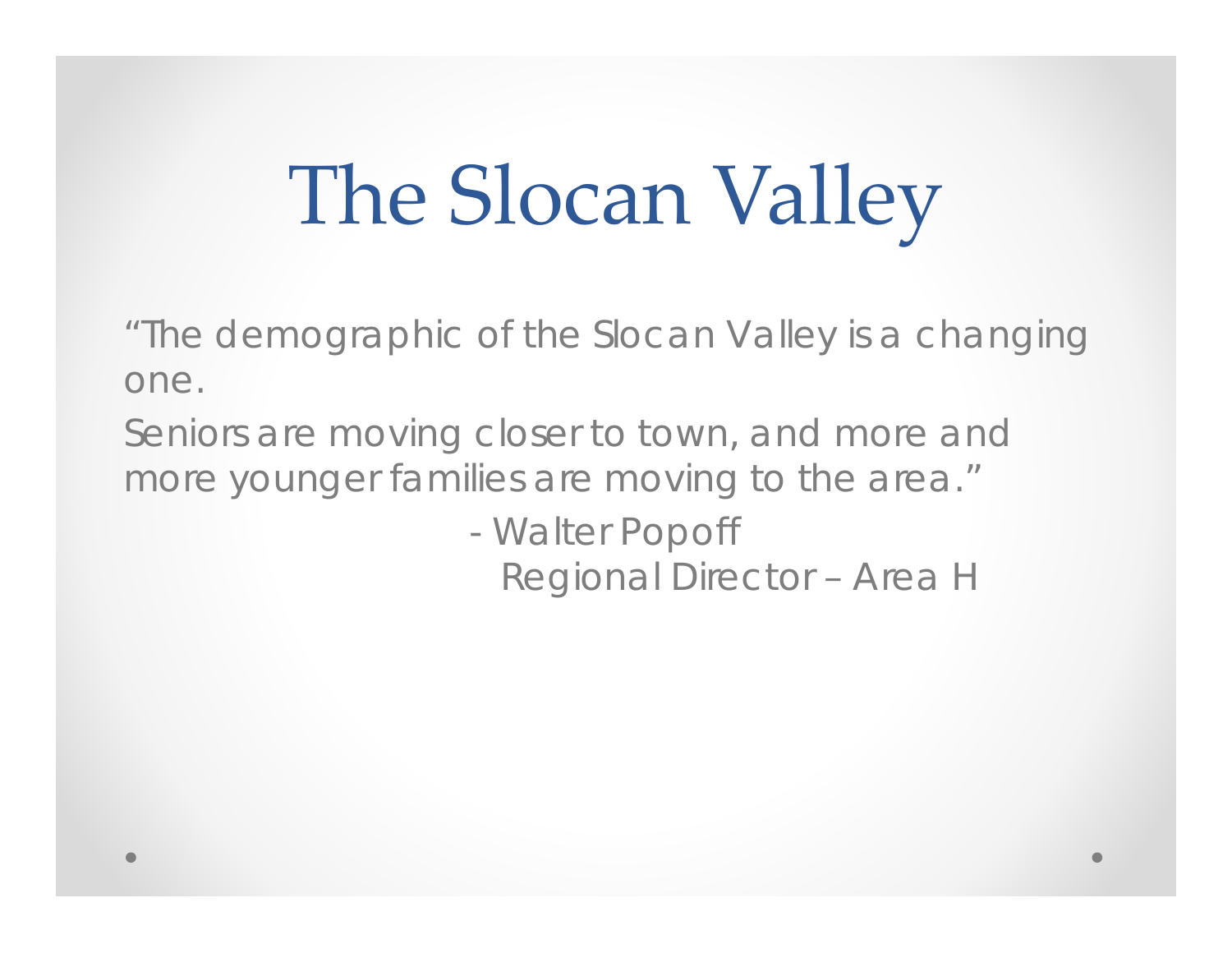# Slocan Valley Students

• We are Rural Schools

The value of rural education

"The value of a school in a rural community goes far beyond its primary purpose of educating children" – BC Teacher's Federation

- **Heart of the community** Linda Farr-Darling, a professor with the Faculty of Education at UBC has said, "…schools are often at the heart of a small community."
- **Safe & nurturing environment**
- **Close community bonds**
- **Strength of volunteerism**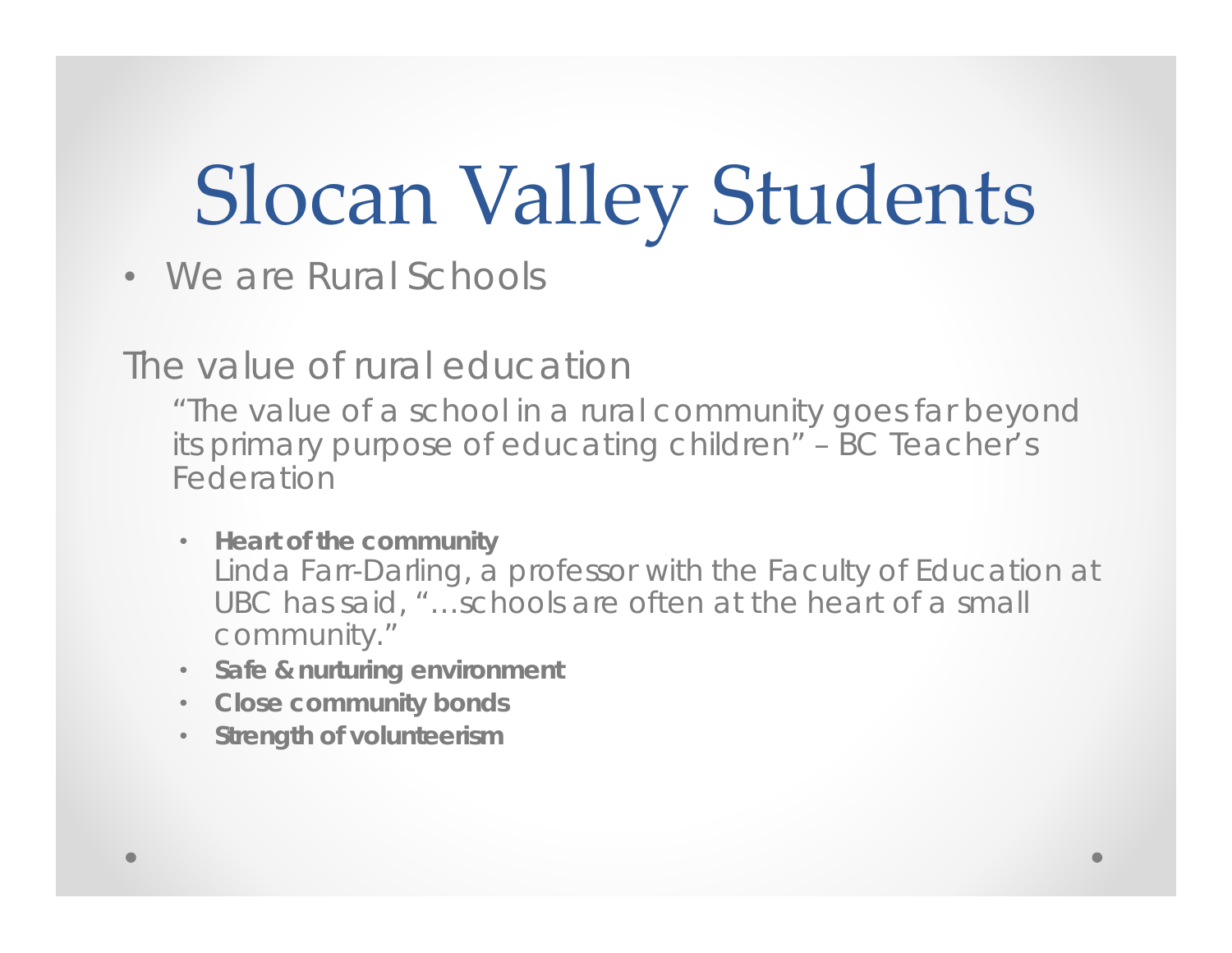### Winlaw Elementary School

- WILD: Winlaw Indigenous Leadership Development
- • Access to Rail Trail for a multitude of environmental studies and PE
- • Nature Park (riparian studies)
- • Limited WiFi with on/off options
- • High ratio of committed parent volunteers
- $\bullet$ Music Program
- • K-6 cross country and downhill ski program
- • 7 week swim, drama, skate program
- Multi-Age program biweekly; Dance, pottery, painting, mechanics, tech, experiments, cooking, sewing, choir, drama, building
- \$7900 fundraised with added in-kind donations and volunteerism to build outdoor classroom
- Wildsight Program with Shannoon Bennet
- Skilled and dedicated faculty
- $\bullet$  Strong and committed PAC with great fundraising to enhance school programming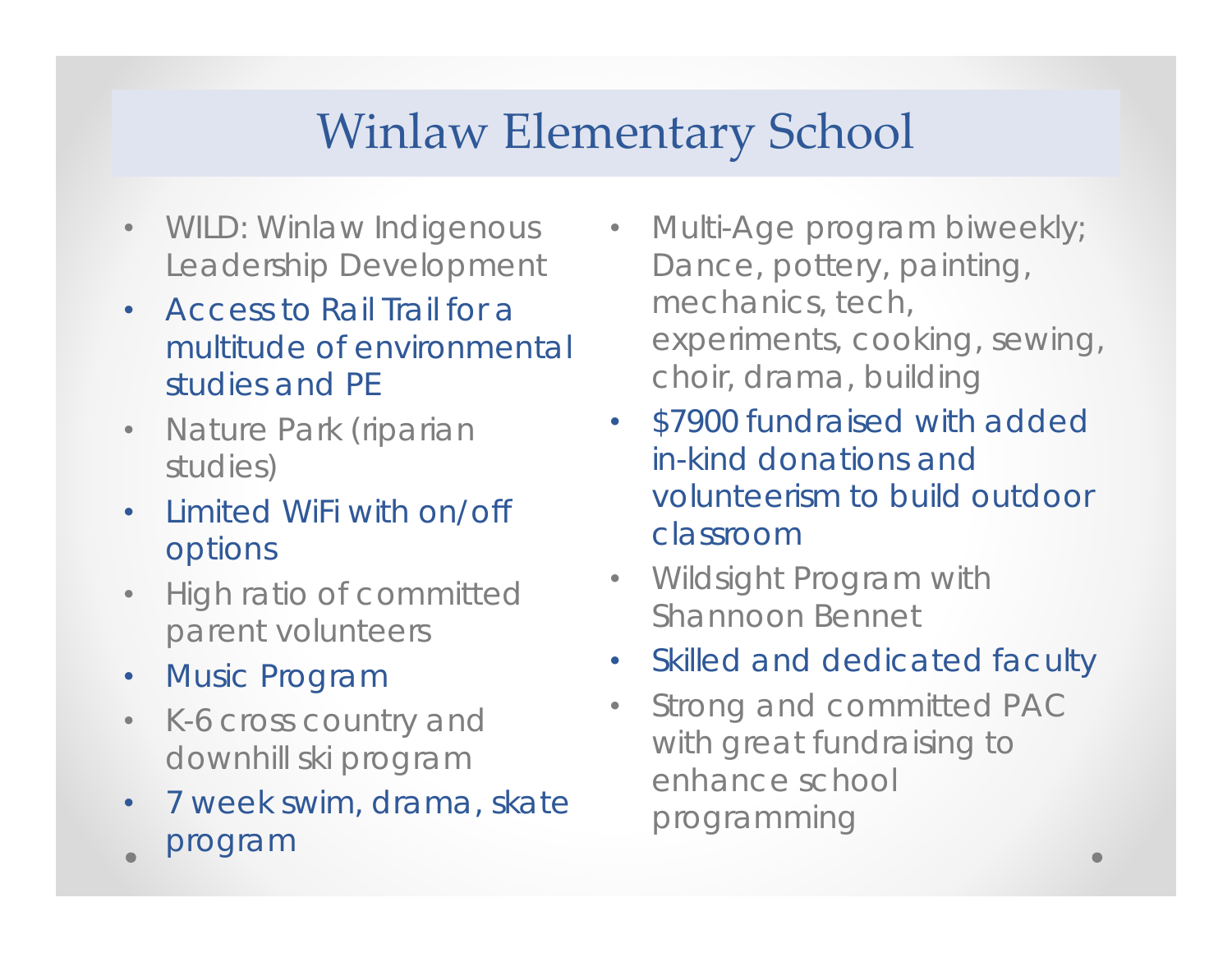### Socio‐Economic Benefits of Winlaw School

- School is integral hub of rural community
- Without other social service resources, teachers are crucial to safety net of vulnerable families
- Breakfast and hot lunch program
- Strong Start and early childhood parent support help with early interventions
- Central location in the valley increases accessibility
- Increased opportunities with CBAL, parent and community volunteers
- Vulnerable children are recognized and have nurturing support from the community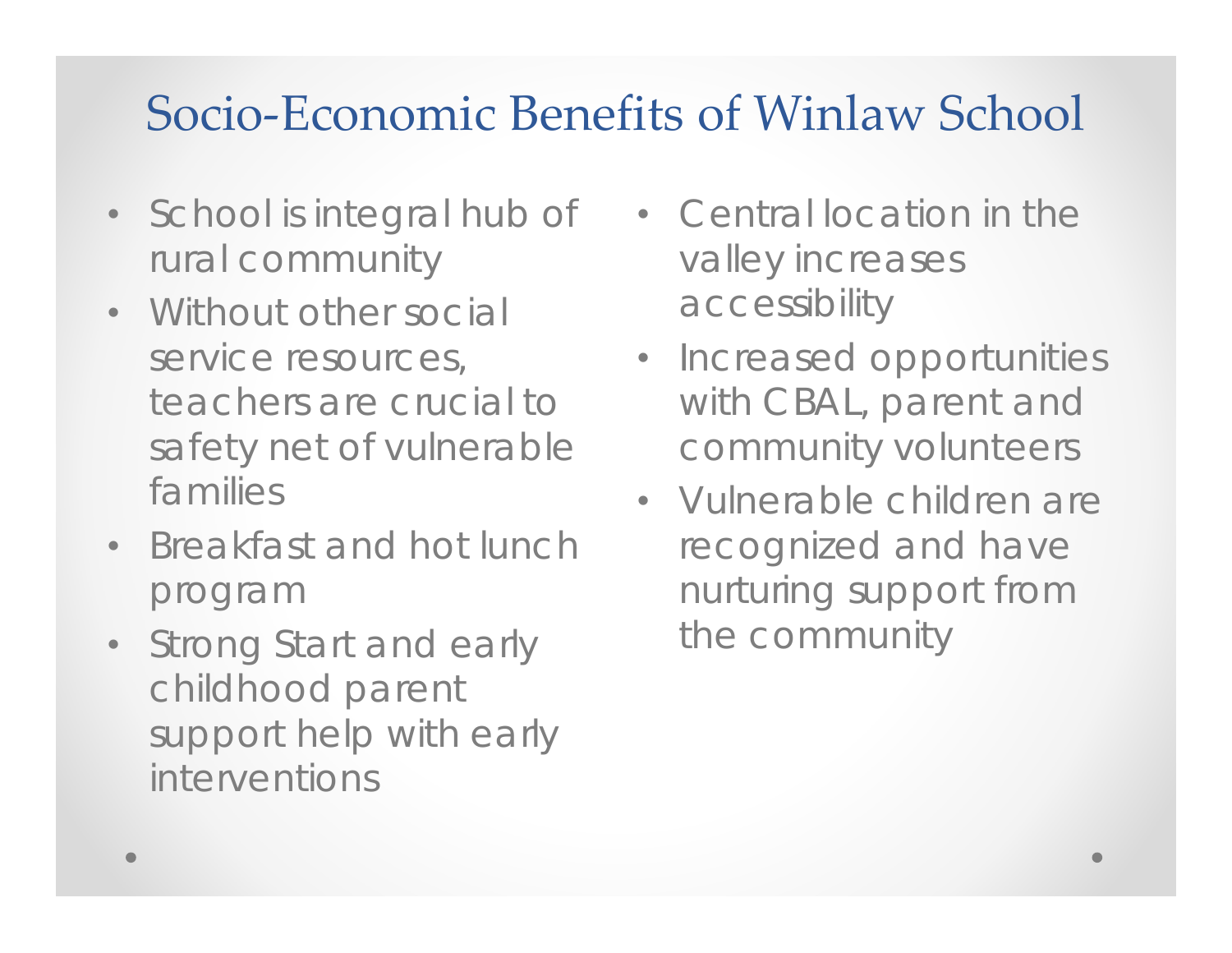## Rural Education Challenges

- Economic and Population Effects
- Distances & **Transportation**
- Educational Equity •

And yet…..

- Winlaw is one of the mostly highly utilized schools in the District.
- N3 or N16 would further complicate the issue of transportation.
	- Outstanding Instructional Quality, Vibrant Programming, Exemplary Volunteers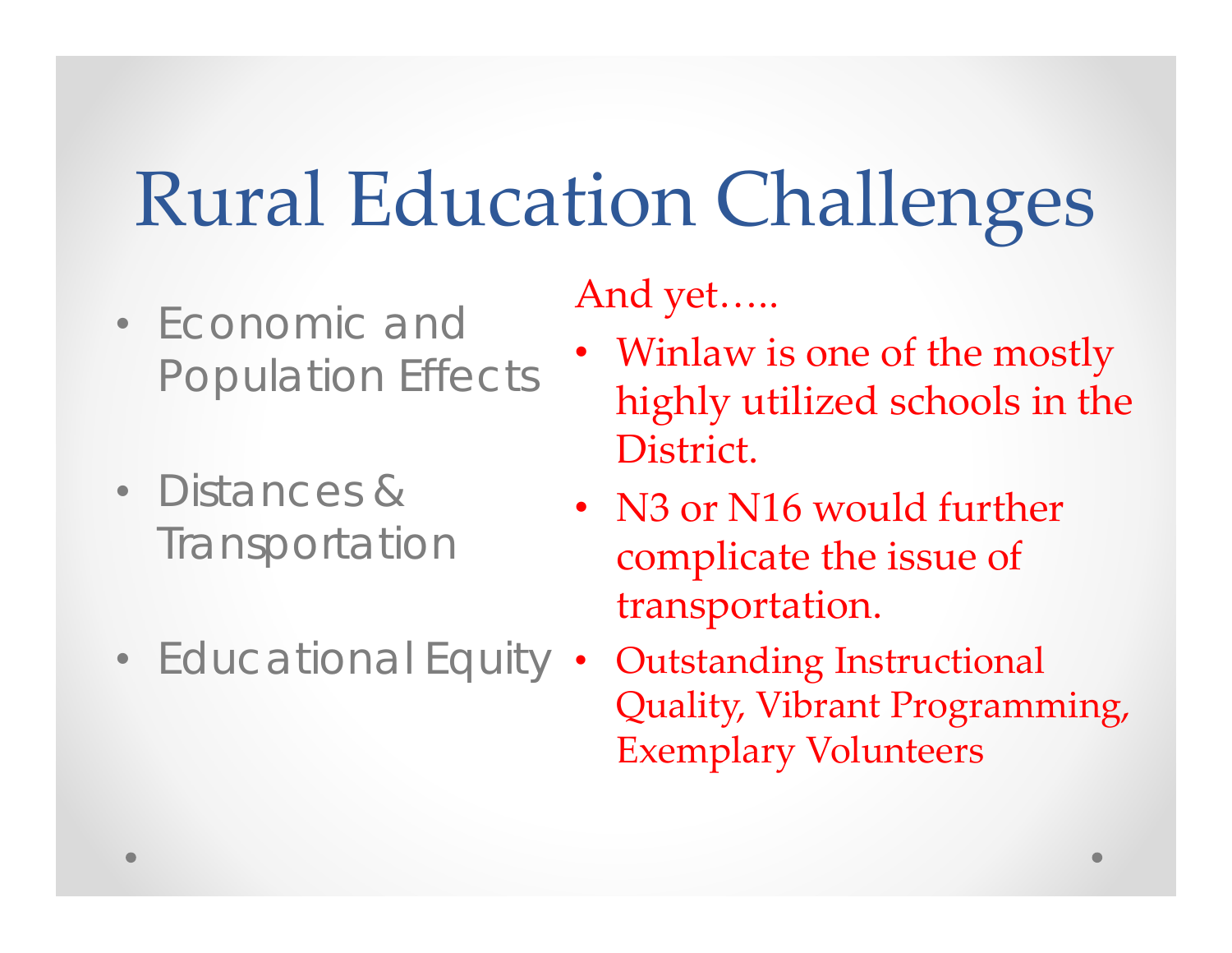## How can we increase WEG utilization?

Programming

- •**Wildflower**
- •Expanded Outdoor Education programming
- •Late French Immersion
- $K-12$
- •**StrongStart**
- $\bullet$ • International Baccalaureate
- International Students

Community Partnerships

 $\bullet$ Decrease capacity with leasing/selling space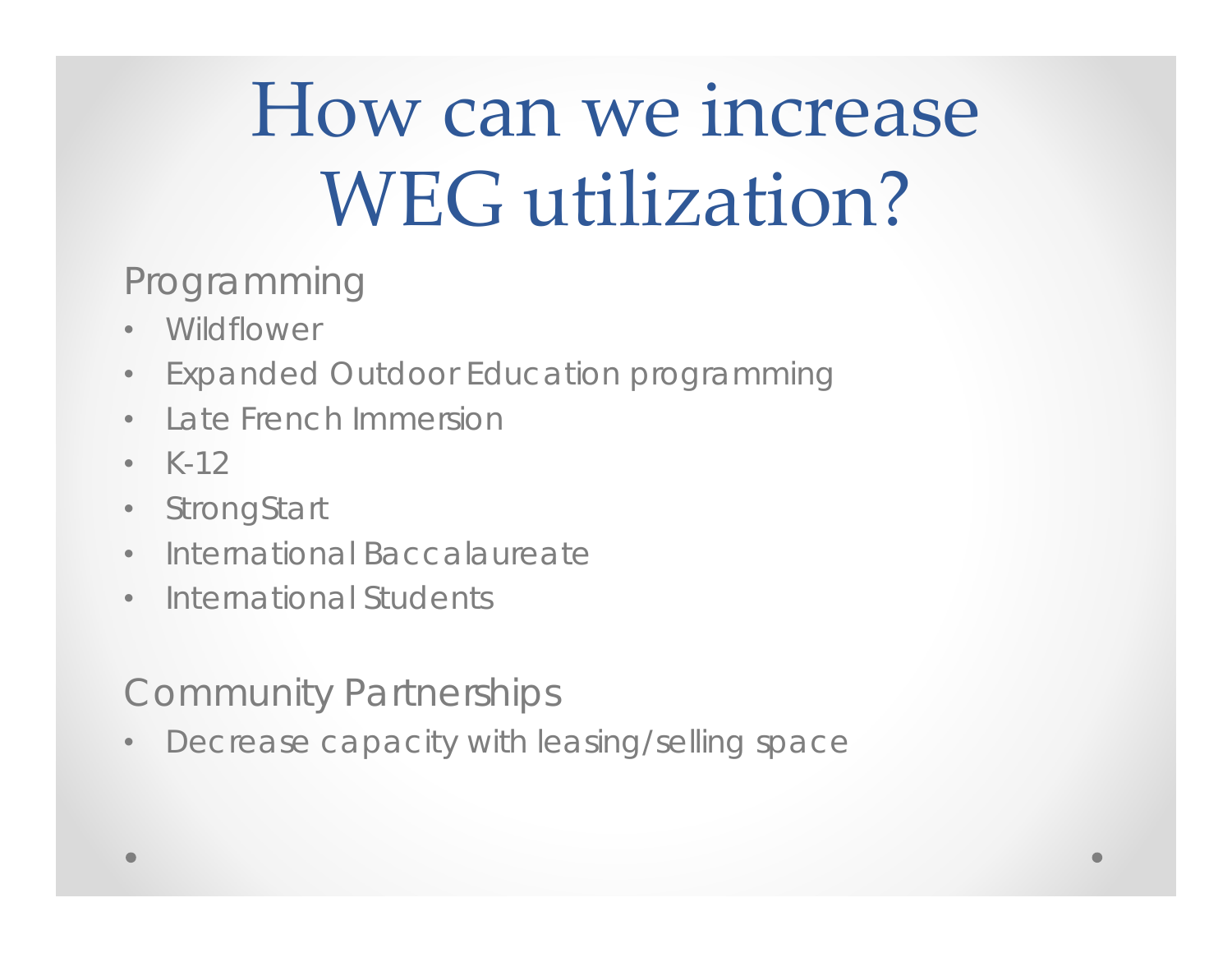#### **Slocan Valley Schools Survey**

Help us inform School District 8 about the unique nature of the Slocan Valley Family of Schools.

#### Where do you live (Circle One)?

Winlaw /Slocan/ Passmore/ Slocan Park/ Appledale Lemon Creek / Vallican / Crescent Valley/ Other

Indicate the no. of preschool/ school age children in your household and the schools they currently attend:

| Homeschool                   | $\Box \#$ of Children |
|------------------------------|-----------------------|
| <b>WE Graham</b>             | $\Box \#$ of Children |
| <b>Brent Kennedy</b>         | $\Box \#$ of Children |
| <b>Winlaw Elementary</b>     | $\Box \#$ of Children |
| Strong Start (Winlaw)        | $\Box \#$ of Children |
| Mt. Sentinel Secondary       | $\Box$ # of Children  |
| <b>Vallican Whole School</b> | $\Box \#$ of Children |
| Other                        | $\Box \#$ of Children |

What schools would your children attend if Winlaw Elementary School were closed?

| Homeschool               | $\Box$ #of Children |
|--------------------------|---------------------|
| <b>WE Graham</b>         | $\Box$ #of Children |
| Strong Start (WE Graham) | $\Box$ #of Children |
| <b>Brent Kennedy</b>     | $\Box$ #of Children |
| Mt. Sentinel Secondary   | $\Box$ #of Children |
| Vallican Whole School    | $\Box$ #of Children |
| Other                    | $\Box$ #of Children |

What schools would your children attend if WE Graham School were closed?

| Homeschool                   | $\Box$ #of Children |
|------------------------------|---------------------|
| <b>Winlaw Elementary</b>     | $\Box$ #of Children |
| <b>Brent Kennedy</b>         | $\Box$ #of Children |
| Mt. Sentinel Secondary       | $\Box$ #of Children |
| <b>Vallican Whole School</b> | $\Box$ #of Children |
| Other                        | $\Box$ #of Children |

Reasons Influencing Change in School Choice (Please rank using 1 as most important):

| Proximity to Household (Shorter Bus Trip)   |  |
|---------------------------------------------|--|
| <b>Proximity to Workplace</b>               |  |
| Proximity to a School other Siblings Attend |  |
| <b>School Programming</b>                   |  |
| <b>School Staffing</b>                      |  |
| Other                                       |  |

If your child presently does not attend WE Graham, would any of the following changes make it an attractive option for your family:

| Expanding WE to include grades 11/12          |   |
|-----------------------------------------------|---|
| <b>French Immersion</b>                       |   |
| <b>Wildflower Education</b>                   |   |
| Valhalla Wild. Program/Outdoor Ed. Leadership | п |
| Strong Start at WE Graham                     |   |
| Return to General Programming (No Specialty)  | H |
| <b>Staffing Changes</b>                       |   |
| Other                                         |   |

Would your family support a 4 -day school week to reduce school district operating costs (Circle One):

#### Yes/No

Would your family consider hosting an international studernt:

#### Yes/No

Would your family consider re-locating if the school your children currently attend is closed (Circle One)?

#### Yes/No

Please enter the first 2 digits of your fire address and the last 2 digits of your phone number as a nonspecific survey identifier (to prevent multiple surveys of the same households).

STAY INFORMED! Kindly add your email address if you would like us to include you in future correspondence: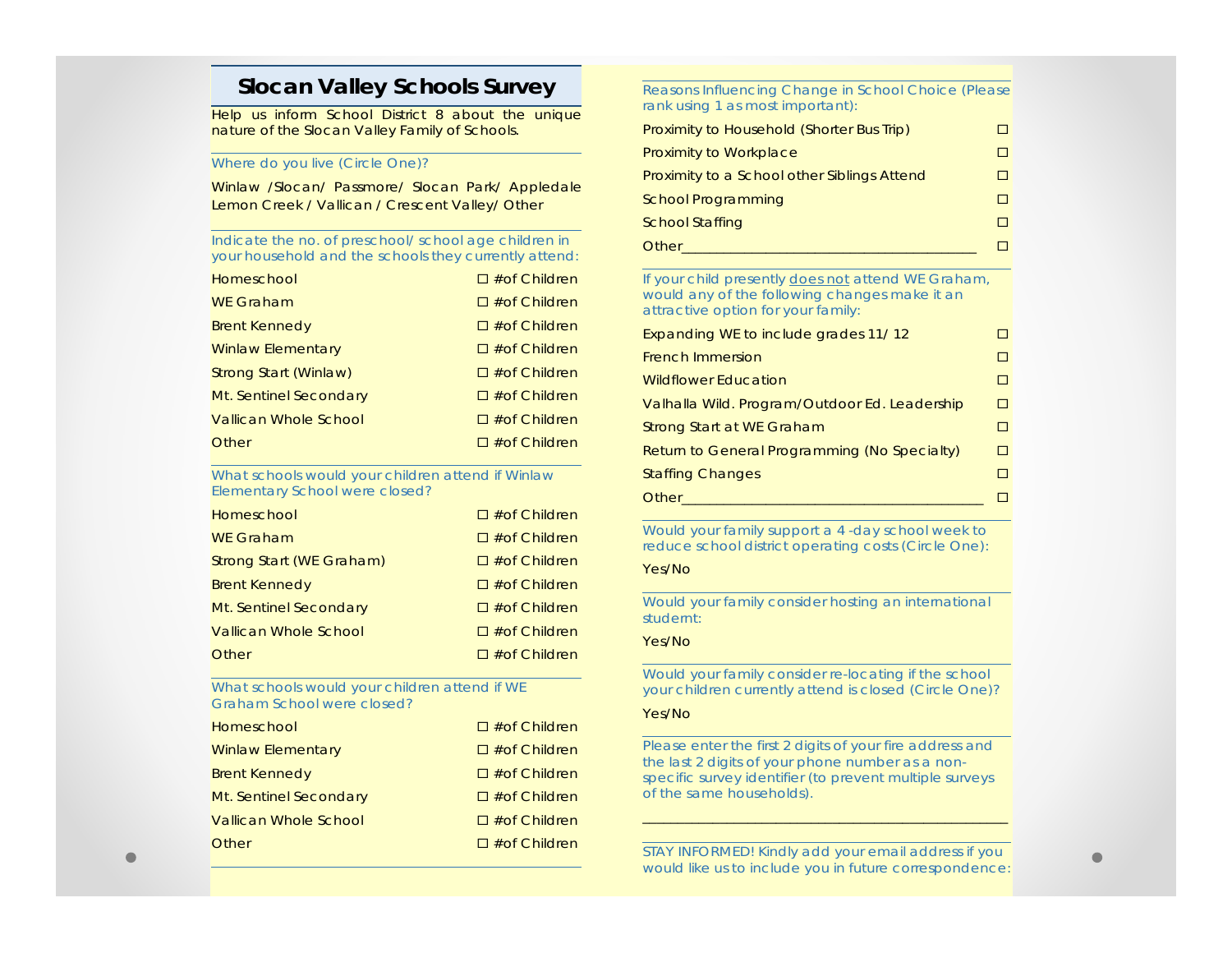### Surveys from Winlaw Dot Day April 9, 2016

- 22 surveys collected
- Surveys represent 46 children

| <b>Current School</b>        |                |  |  |  |
|------------------------------|----------------|--|--|--|
| <b>Brent Kennedy</b>         | $\overline{2}$ |  |  |  |
| Home School                  | 8              |  |  |  |
| <b>WEG</b>                   | 1              |  |  |  |
| Winlaw                       | 20             |  |  |  |
| <b>Strong Start (Winlaw)</b> | 6              |  |  |  |
| <b>Whole School</b>          | 3              |  |  |  |
| Other                        |                |  |  |  |

| <b>Residence</b> |                |  |  |  |
|------------------|----------------|--|--|--|
| Appledale        | 1              |  |  |  |
| Passmore         | 4              |  |  |  |
| Slocan           | 1              |  |  |  |
| Slocan Park      | $\overline{2}$ |  |  |  |
| Vallican         | 3              |  |  |  |
| Winlaw           | 11             |  |  |  |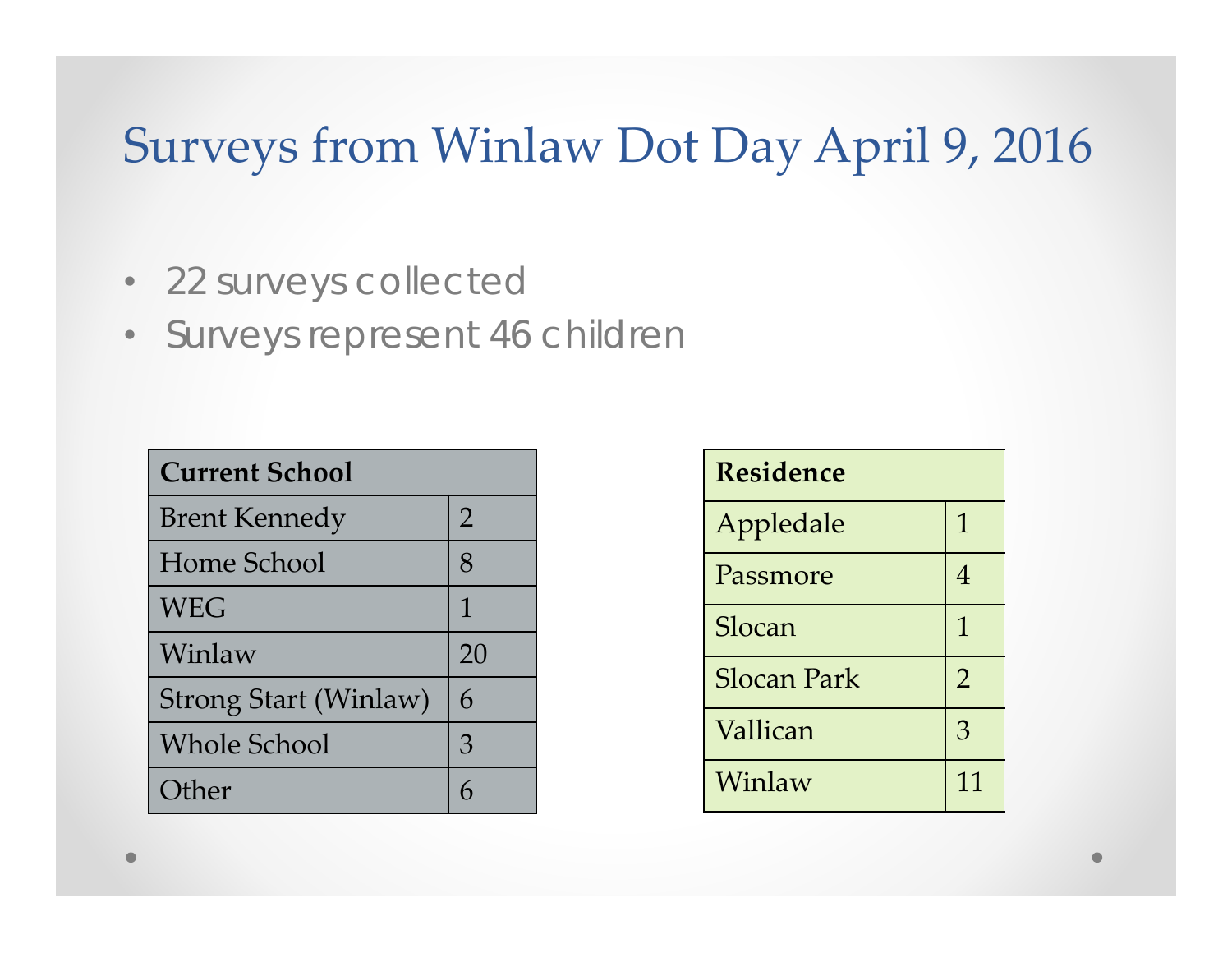### Interests in other options at WEG

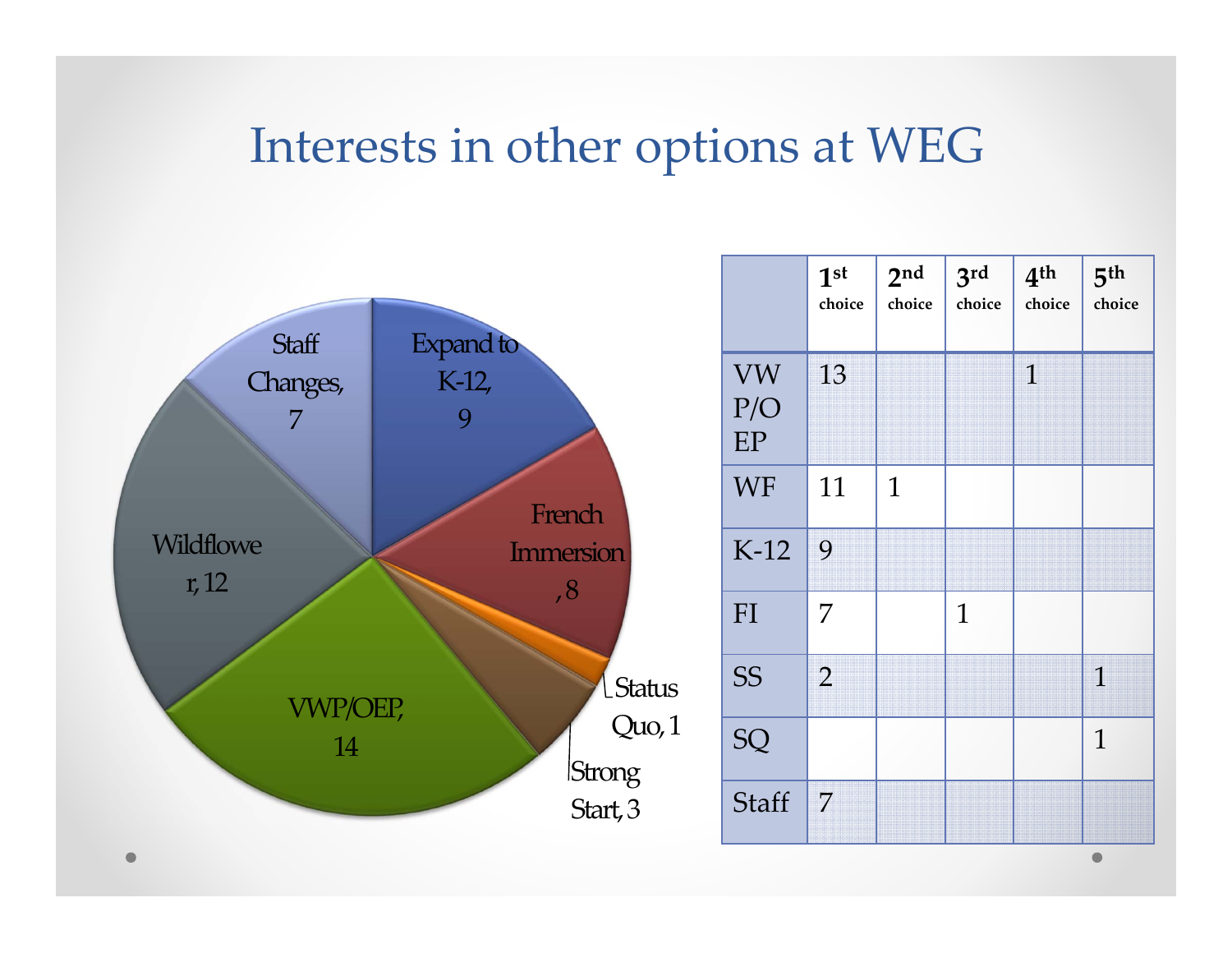### Survey of reasons influencing school choice

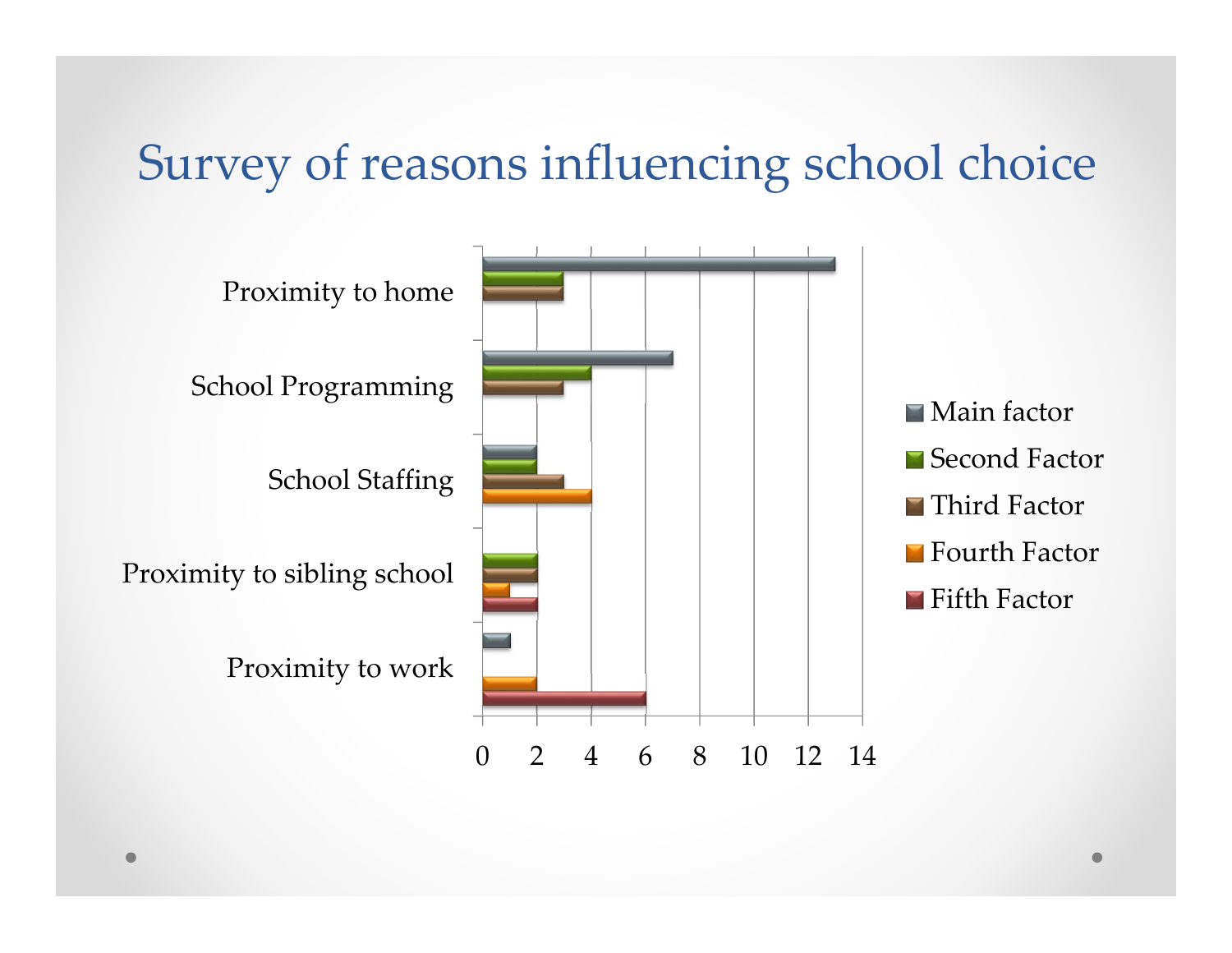### Transfer Choices to Potential School Closures

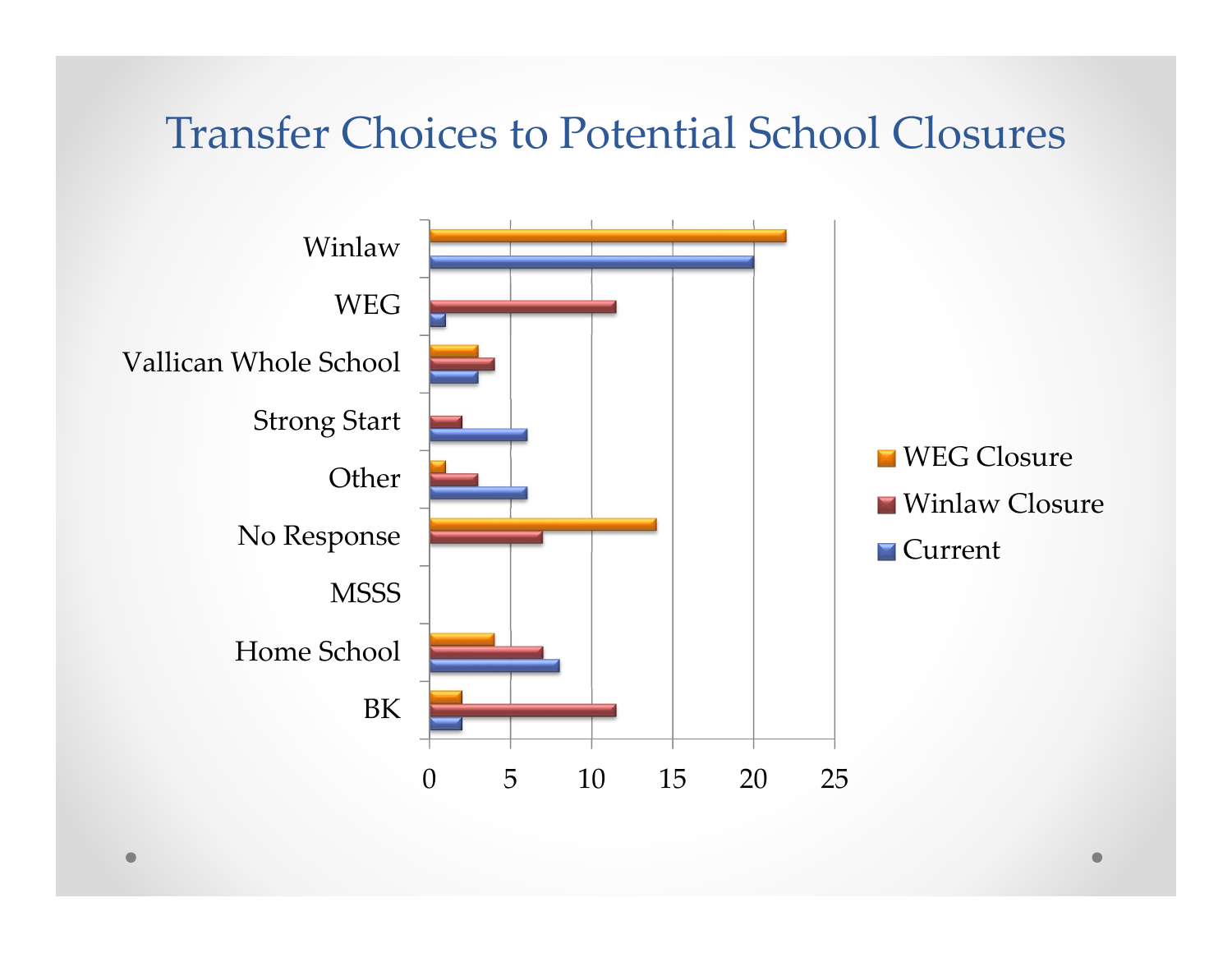## Petitions

- $\bullet$ We the undersigned are deeply concerned about School District 8's plans to close either Winlaw Elementary or W.E. Graham Community School. Closing either school will result in profound negative effects on school-age children, their families and entire communities.
- $\bullet$ We request the district to delay a final decision about school closures in the Slocan Valley communities until after September 6, 2016 to allow the communities adequate time to research, develop and propose viable alternatives to school closure.
- $\bullet$ Tally as of 10:00am April 19, 2016 is 218 signatures

School Act: Section 65(2) A board may

(a) establish committees and specify the functions and duties of those committees, (b) establish <sup>a</sup> district advisory council comprised of persons representing parents' advisory councils and other organizations in the community,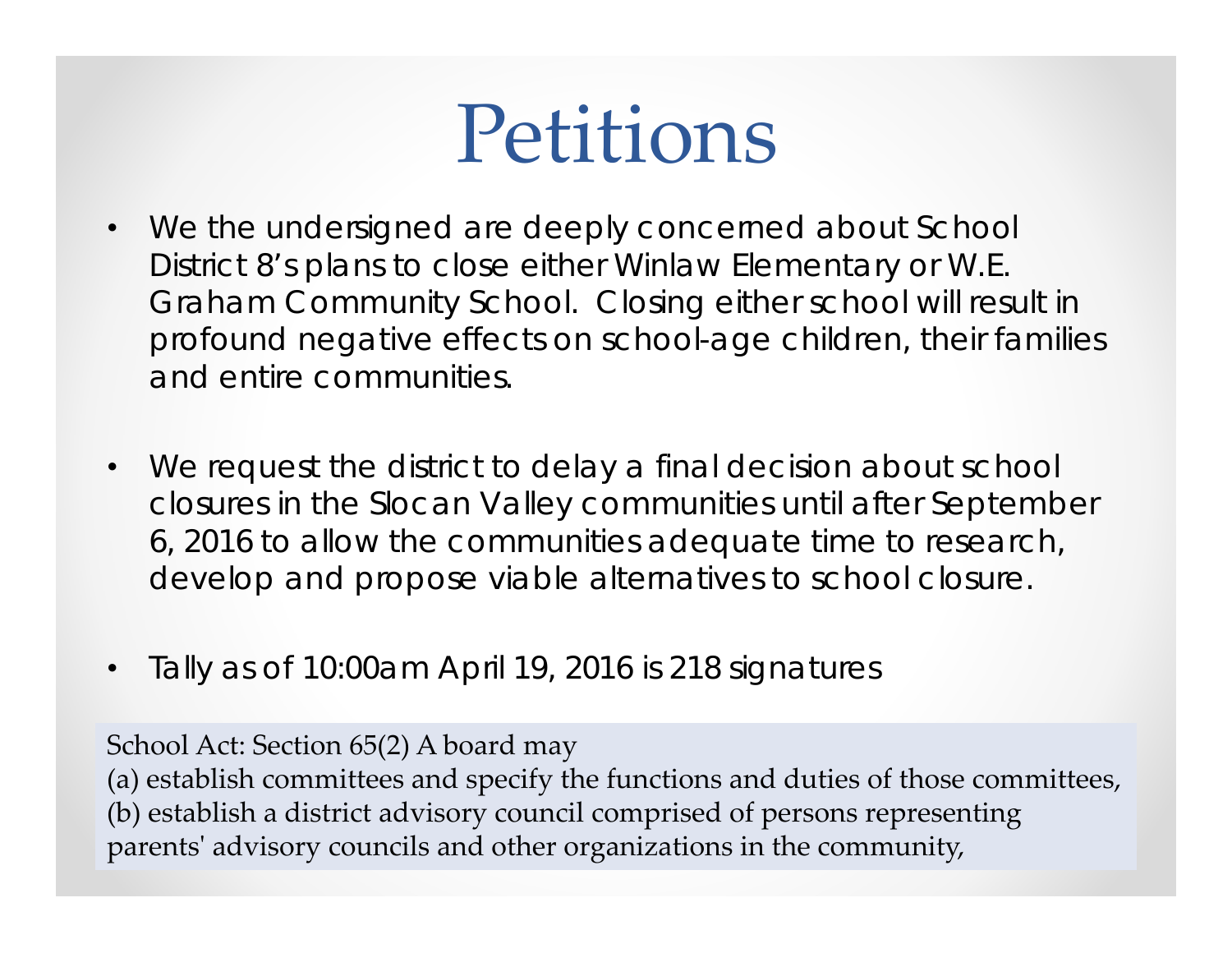# Data Inquiries

- How will Deferred Maintenance costs be reviewed to determine priorities and lower cost solutions?
- Data collections on our most vulnerable families is challenging to due multiple barriers
- •Is data from BC Stats used?
- • SD8 'Enrolment trends' may not actually reflect what is happening in our communities. How can we help to contribute more accurate data?
- Criteria 6 was scored equally for both scenarios but the reality is not the same

|                          | <b>Area Type</b> |        |        |        |        |        | 2011-12 | 2012-13 | 2013-14                                | 2014-15 |
|--------------------------|------------------|--------|--------|--------|--------|--------|---------|---------|----------------------------------------|---------|
| <b>Name</b>              |                  | 2011   | 2012   | 2013   | 2014   | 2015   |         |         | <b>Changes Changes Changes Changes</b> |         |
| <b>Nelson</b>            | <b>CY</b>        | 10,371 | 10,261 | 10,301 | 10,469 | 10,802 | $-1.1%$ | 0.4%    | 1.6%                                   | 3.2%    |
| Unincorpora<br>ted Areas | <b>RDR</b>       | 30,913 | 30,776 | 31,033 | 31,608 | 31,883 | $-0.4%$ | 0.8%    | 1.9%                                   | 0.9%    |
| Slocan                   | <b>VL</b>        | 297    | 297    | 301    | 300    | 300    | 0.0%    | 1.3%    | $-0.3%$                                | 0.0%    |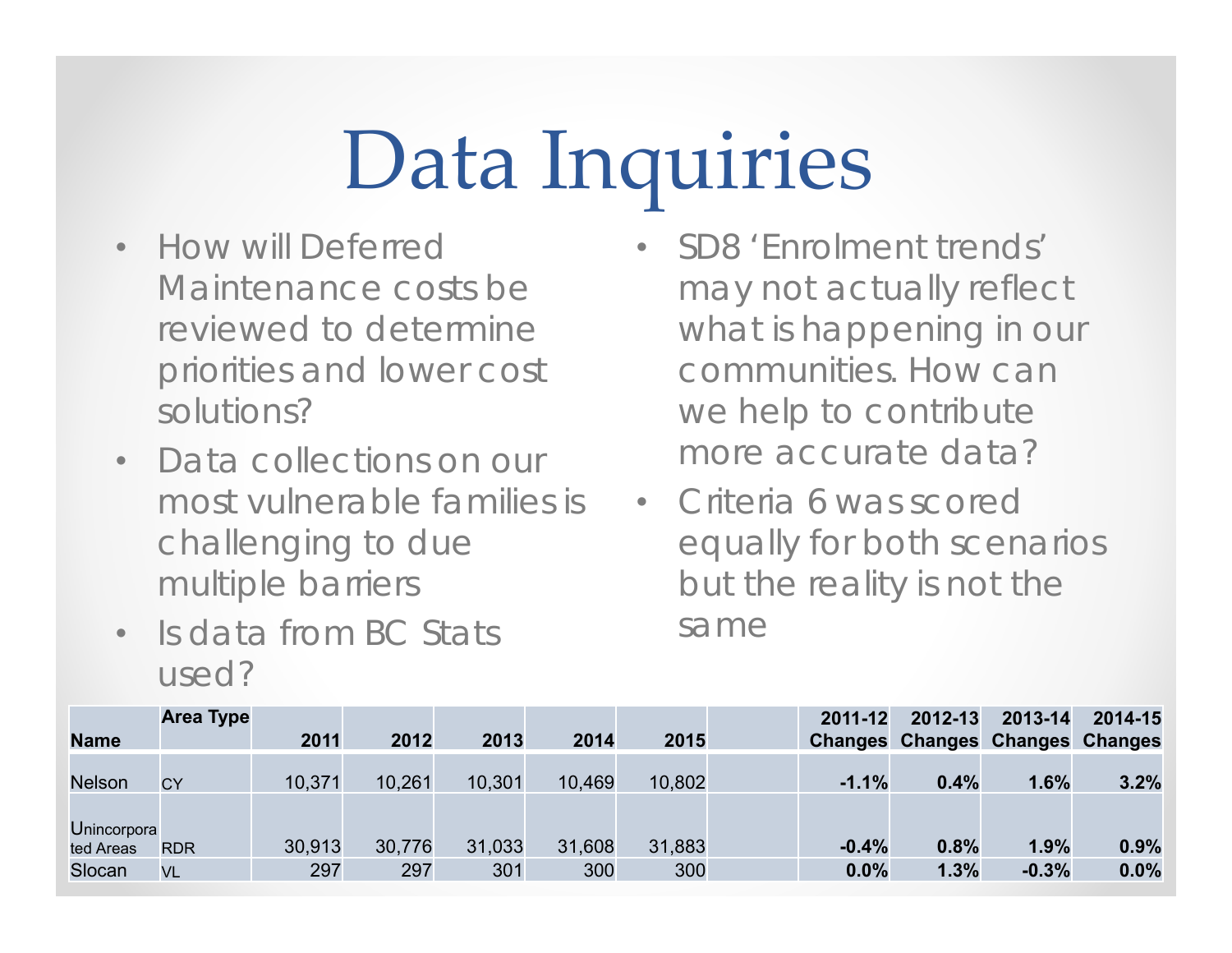### **Draft Plan Challenges**

- • The 2 highest scoring scenarios for Winlaw deemed by administration as unfeasible, assuming Ministry will only support one SD8 rebuild.
- $\bullet$  Why is Winlaw rebuild not priority, considering scoring and FCI?

### Schools with highest FCI;

- •Salmo Elem 61% - closing
- $\bullet$ Trafalgar 62% - closing
- $\bullet$  Gordon Sargeant 56%, potential sale
- Central 49% reconfiguring
- Yahk 48% closing
- •Winlaw 48% - **rebuild or reno**

Cost analysis with other closures while working for solutions in Slocan Valley:

| Operating | Capital    | Proceeds of     | <b>Capital Costs</b>                            |
|-----------|------------|-----------------|-------------------------------------------------|
| Savings   | Savings    | <b>Disposal</b> |                                                 |
| 550,345   | 21,714,220 | 1,100,000       | 11,572,000 plus<br>adaptations to SV<br>schools |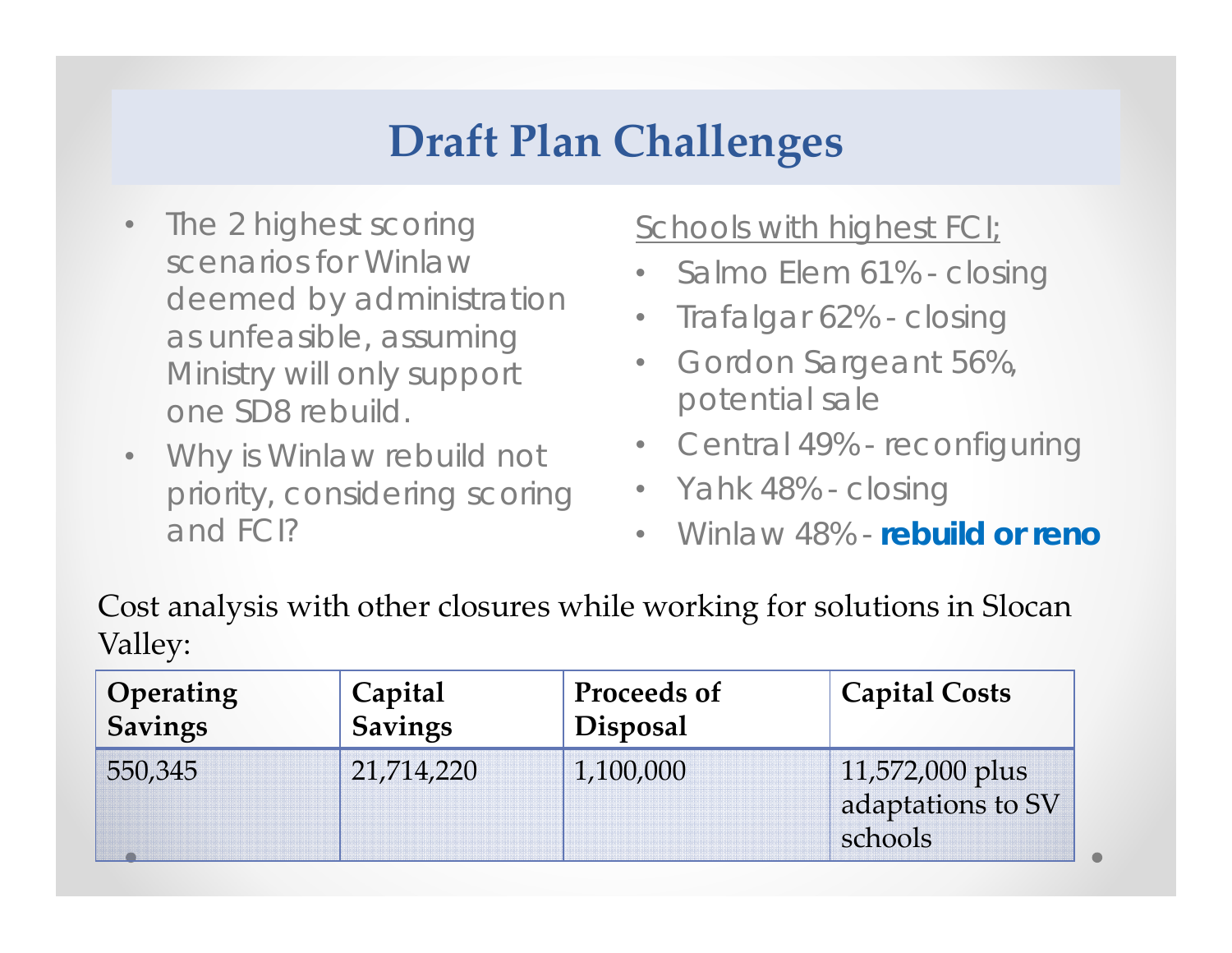### Slocan Valley Advisory Committee 2011 Resolutions

#### **From the Feb 22, 2011 regular open board meeting**

#### 10/11-128

MOVED by Trustee Wright, seconded by Trustee Hambler-Pruden

AND RESOLVED THAT: (Motion as amended) The Board of Education supports the development of a family of schools working together on behalf of all learners in the Slocan Valley. Be it resolved that the Board of Education directs the Superintendent to advance from the status quo at Winlaw and WE Graham Schools while developing an educational program that will:

• Commit to examine east and west catchment boundaries for schools in the Slocan Valley.

- Encourage increased enrolment.
- Bring class sizes more in line with the district.

• Support the further development of student access to learning in a variety of methods in the Slocan Valley.

• Be reviewed and reported annually.

Followup action taken:

Superintendent met with WE Graham staff on February 24, 2011 and Winlaw staff on April11, 2011. The Superintendent will be working to combine the Valley PACS to discuss broader engagement with the community.

Family PAC meeting was held November 28th, work continues.

Slocan Valley Family of Schools met January 9, 2012 and March 29th.

Next Family PAC meeting is scheduled for May 7th

Ad Hoc committee formed to review boundaries Resolution No. 11/12-155 – April 27, 2012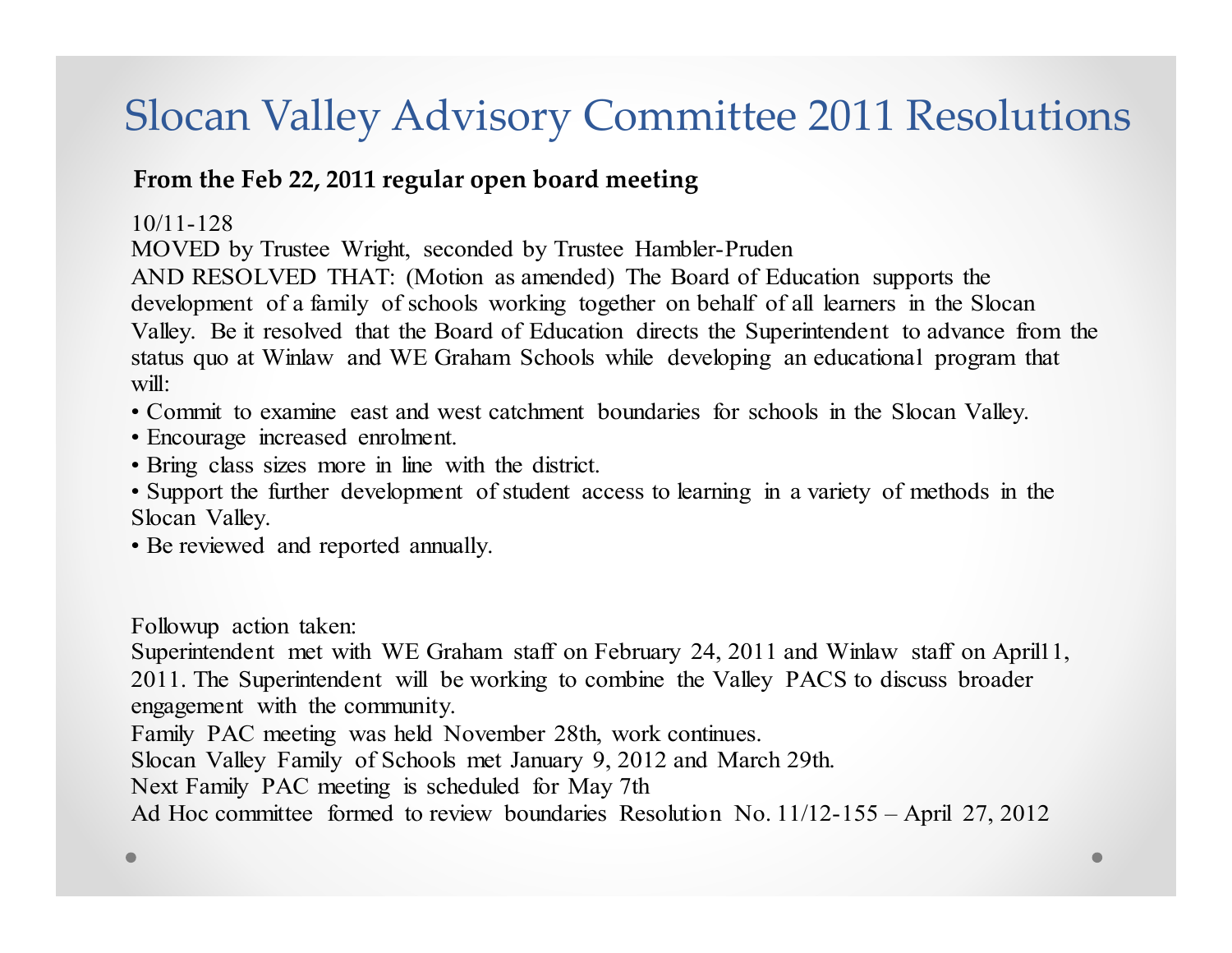### Impacts of Winlaw School Closure

- • Could decrease district enrollment as people choose other options, such as homeschooling or private
- • Demographic impact of younger families choosing not to move here.
- Relocation of current demographic, people choosing to leave the area.
- • Property values decrease without a neighbourhood school.
- • Local businesses will be adversely affected.
- Relocation of students to BK could create issues with enrolment of SD20 students at the junction.
- Volunteer base may not be able to travel the longer distances.
- Thriving and efficient PAC would be disbanded.
- Outstanding grants for outdoor education would have to be returned to funding agencies.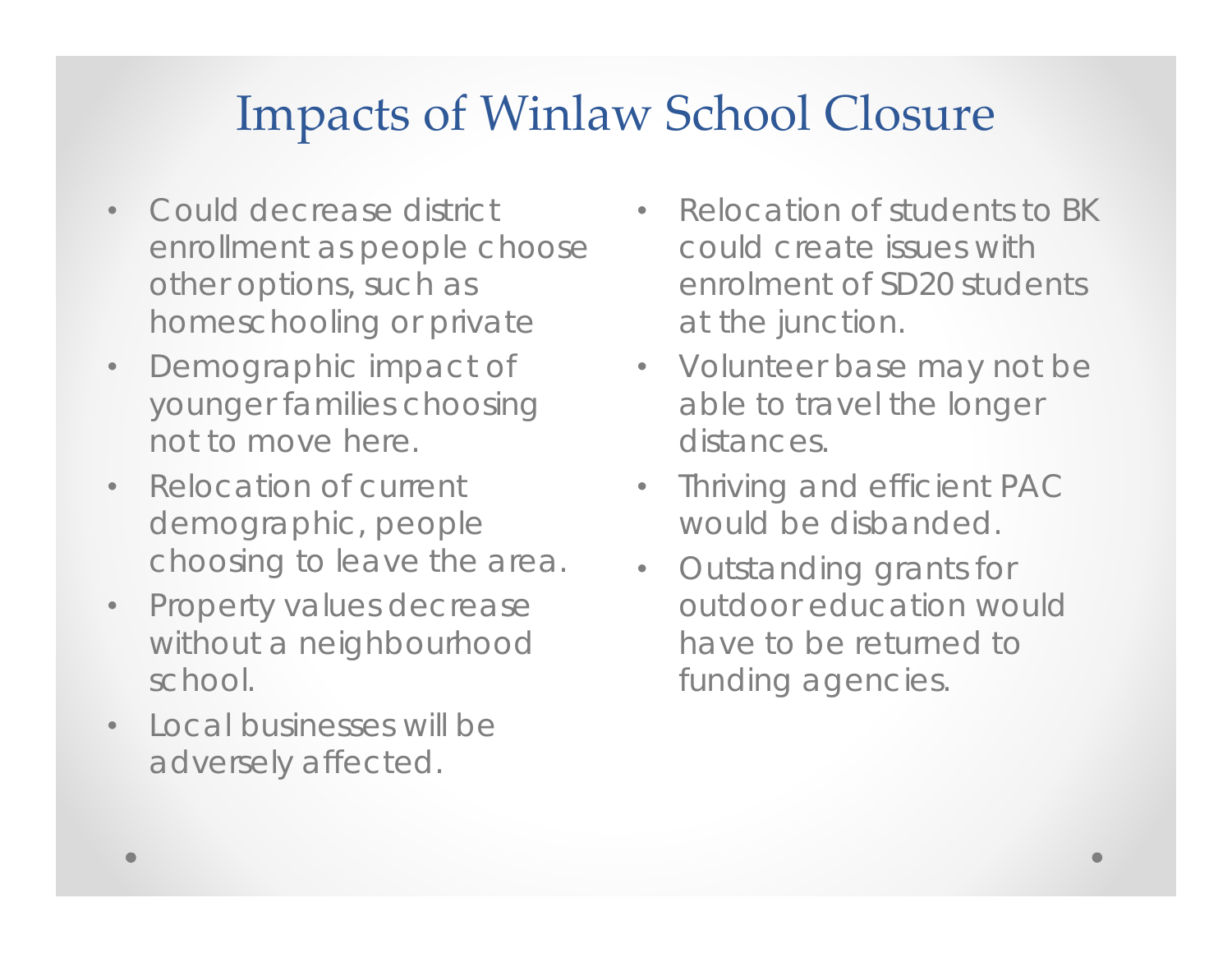

#### Created for the Kootenays!

Winlaw and W.E. Graham Parent Advisory Council

April 18, 2016

Re: Potential school closures

To whom it may concern.

I have resided in the Slocan Valley for 60 years and since 1982 I have been a licensed real estate agent who has specialized in the sale of rural properties primarily in the Slocan Valley.

Schools are a focal point of a community and an extremely important factor when considering moving to a specific location. Not only is the quality of the education important to the parents of the children attending those schools, but the proximity of the facility is integral to the process families go through when they are making a major decision such as purchasing a home. Parents feel a sense of security knowing that their children are nearby. They can organize their schedules around the school timetable and can coordinate with teachers, friends and neighbors to cover for each other when the need arises. There is also a sense of safety knowing that your children are attending a school in a community where people are familiar with one another.

Schools tend to bind communities. They provide a comfortable venue for people to meet and exchange ideas, not only about their children, but about community issues in general. Schools provide jobs, which in turn contribute to the financial health of a community. They provide their children with a venue for recreational activities which contributes to good physical health.

School closures are detrimental to the communities where they have been located. Residents are forced to rearrange their day to day schedules which may affect their employment, which in turn, may affect their ability to remain in that community. Real estate values are negatively affected when communities lose their schools. Key components in the decision to live in a certain location are; proximity to schools, shopping, transportation and communication networks. Children are our greatest assets, so having a well-run school in a community is, perhaps the primary consideration for families to live there.

Thank you.

Norm Zaytsoff Owner: Valhalla Path Realty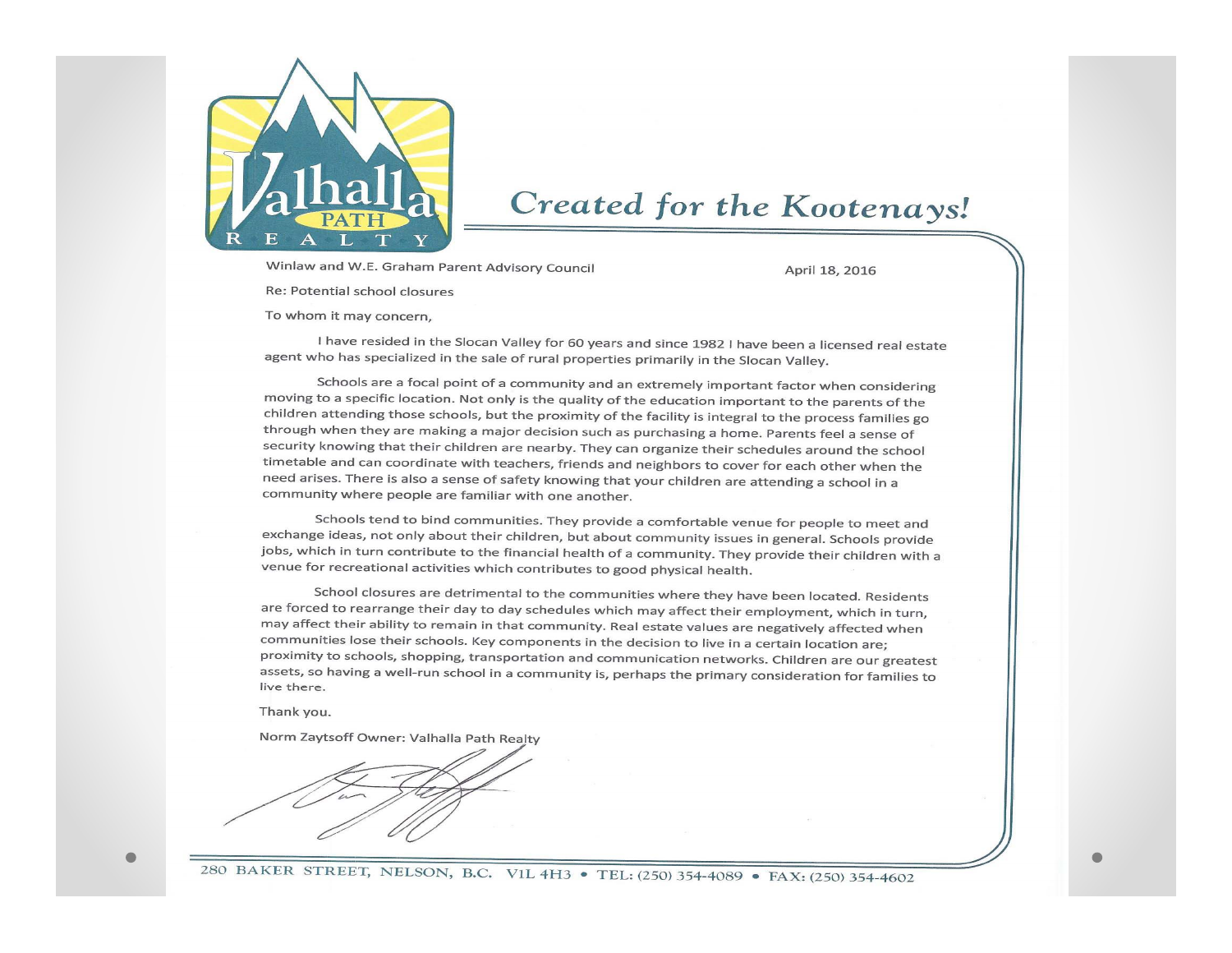# Direct impact on our children

- $\bullet$  Families will leave the area, greatly impacting child attachments
- • Not all children would migrate to same school, breaking relationships, contributing to insecurity and challenges in assimilating to new groups
- $\bullet$  Significantly longer bus rides, over 2 hours a day for some
- • Long and late travel times may inhibit opportunities for students to access extracurricular activities
- Longer unsupervised bus rides leads to increased possibilities of social bullying.
- Established local afterschool program opportunities no longer available.
- Children taken outside of their immediate community may become more vulnerable.
- Our school culture will be lost.
- • They will not have the same cohort opportunities as their siblings.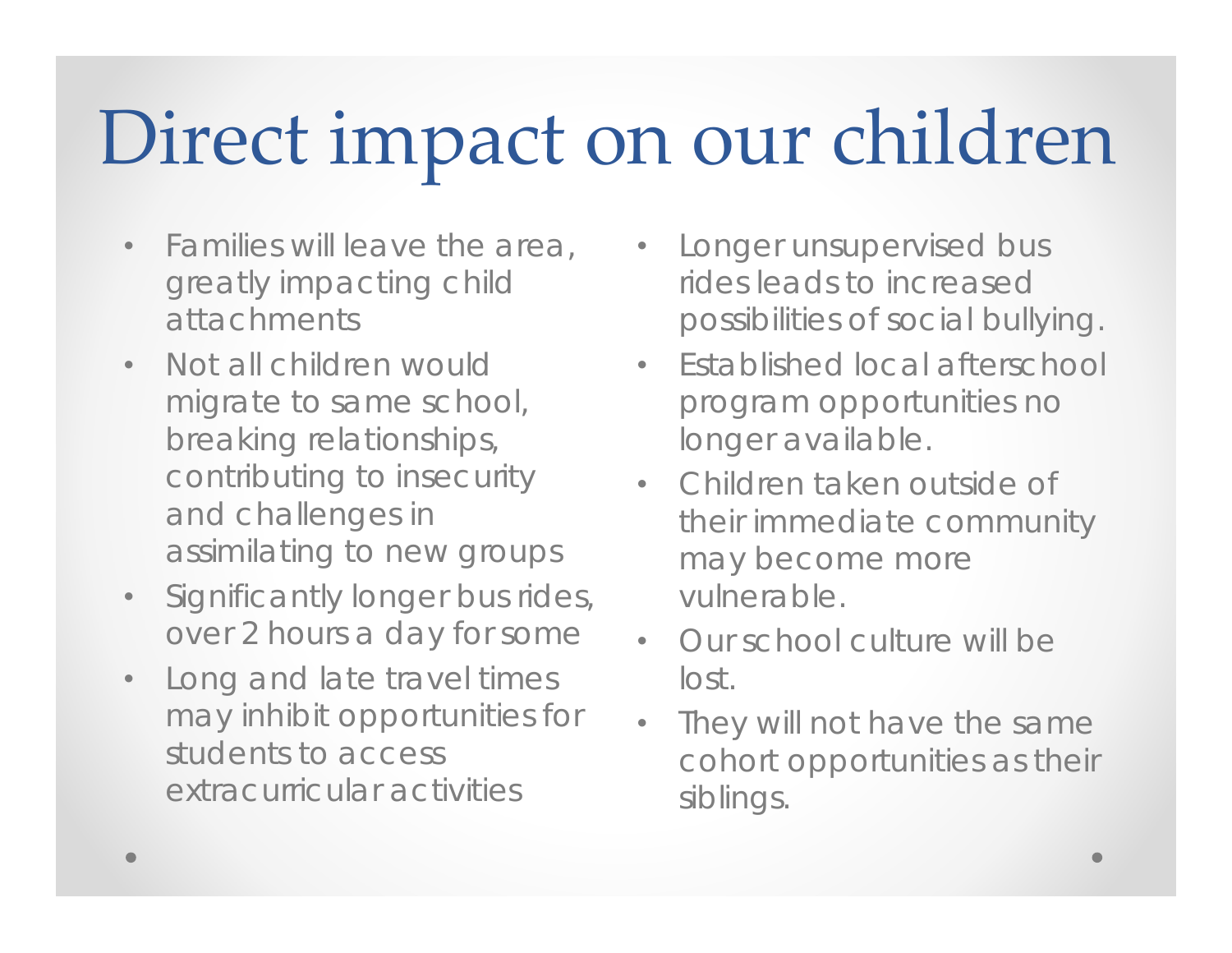



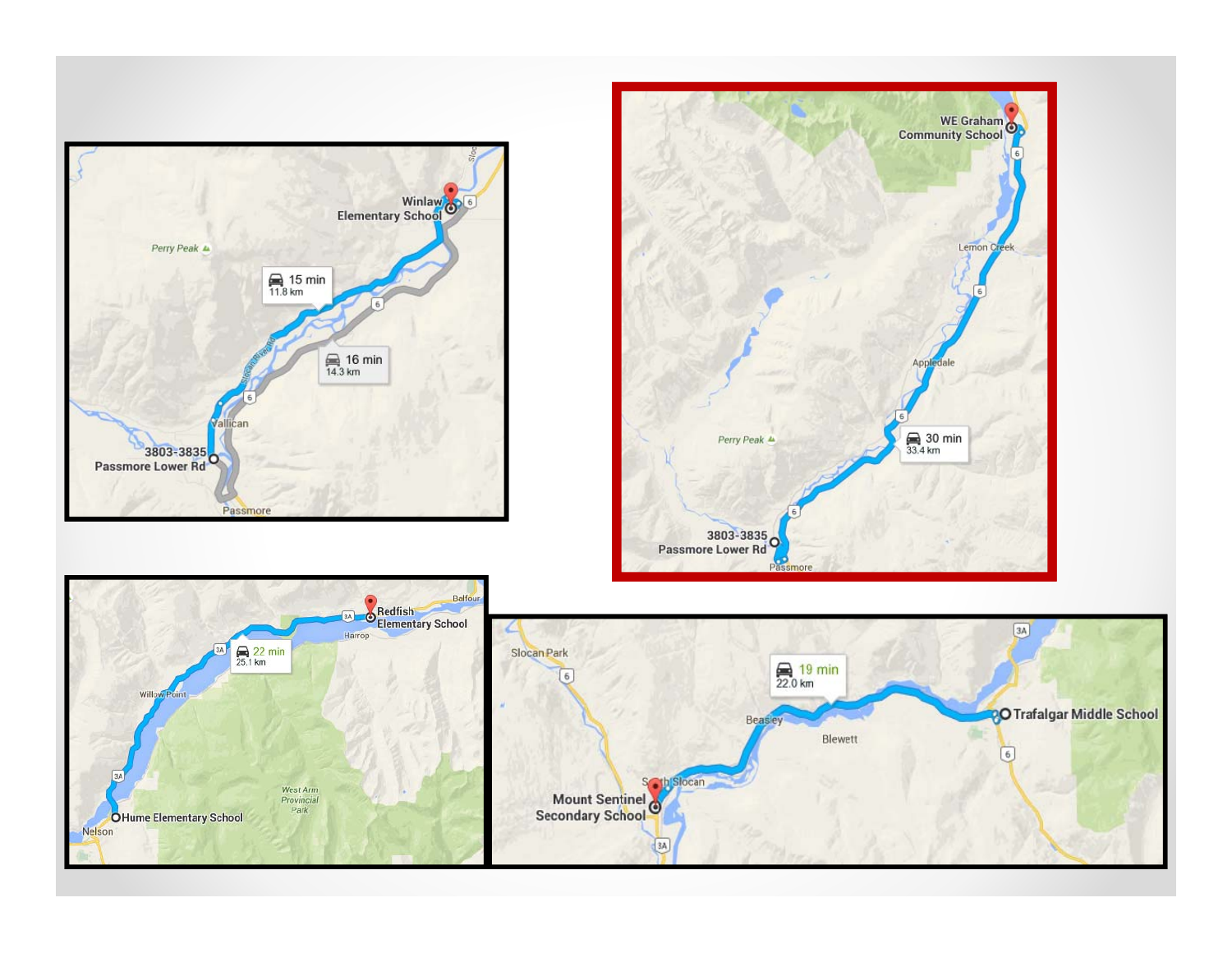#### **Recommendations for <sup>a</sup> Rural Education Strategy**

- $\bullet$ Recognize the contributions of rural schools.
- $\bullet$  Make the improvement of rural-urban equity of educational outcomes a Ministry of Education priority.
- • Create the provincial vision for rural education by focusing on how to foster equitable student achievement in all areas of the province.
- $\bullet$  Encourage partnerships and co-ordination across social service agencies to support students in communities undergoing economic hardship.
- •Enable creative solutions to reduce school operating costs.
- $\bullet$  Use shared services among school districts, regions and small communities to find cost savings. Use the saving to support rural education.
- • Build local capacity in accessing grants, federal funding and corporate partnerships that could provide additional funding to rural schools.
- $\bullet$  Increase connections will all parents, including those of students who currently receive public education through an alternate delivery system such as homeschooling.
- $\bullet$ Build on the strength of volunteerism in rural communities.
- $\bullet$  Review rural schools funding.
	- -2003 Enhancing Rural Learning Report of the Task Force on Rural
- Education